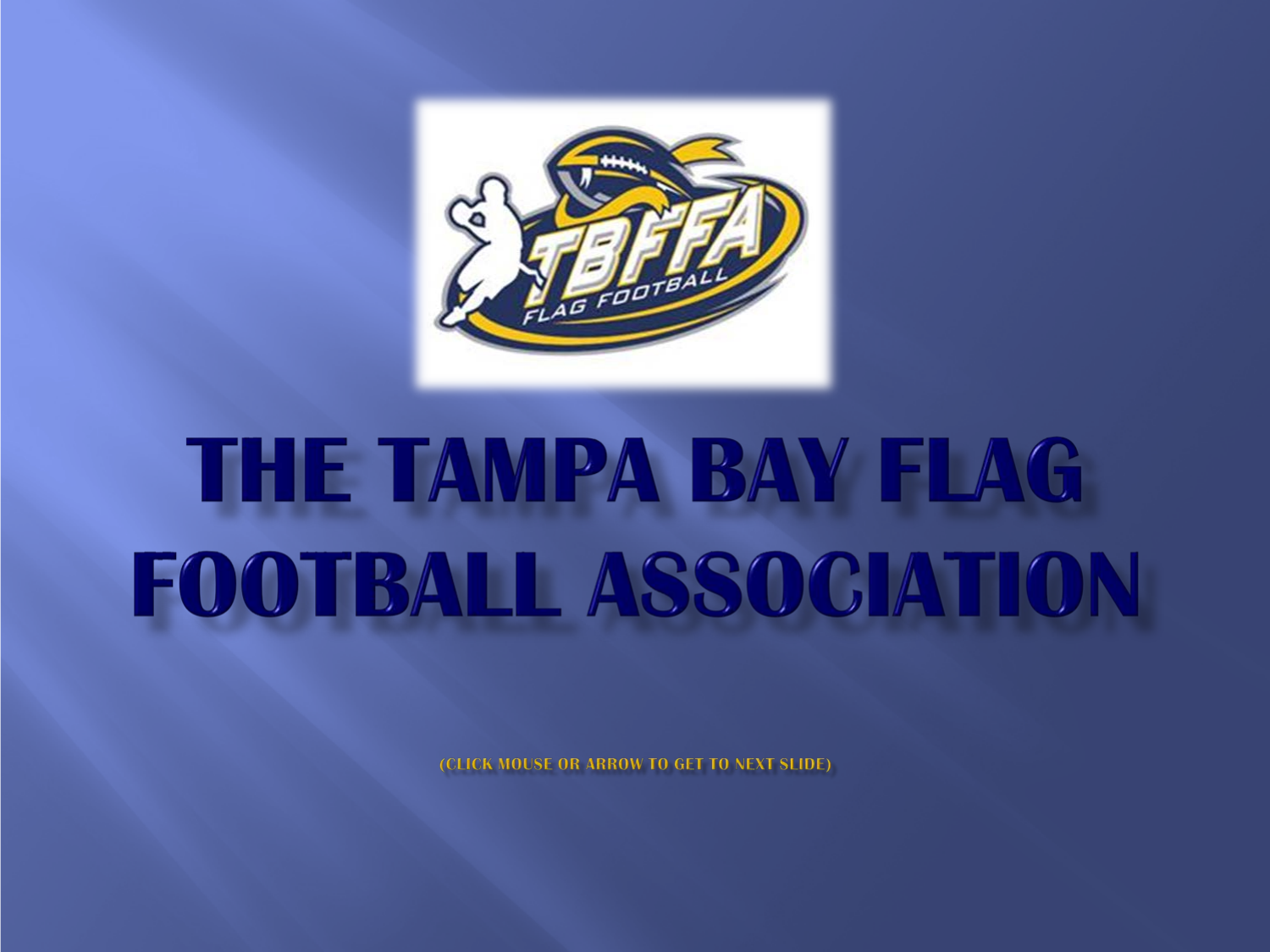

- The league has been in competitive play for over 20 years
- **Purpose is to provide sports activities to adults ages 17 & up in flag football**
- With an established organization and quality players, the league averages 3-season a year and over 575 players in yearly participation.
- A league Commissioner oversees the operation of the league
- $\Box$  A rule book is in place for players to be policed by during league play
- Teams are separated into divisions to have equal level abilities for weekly games
- Cost is kept to a minimum to make it affordable for all players

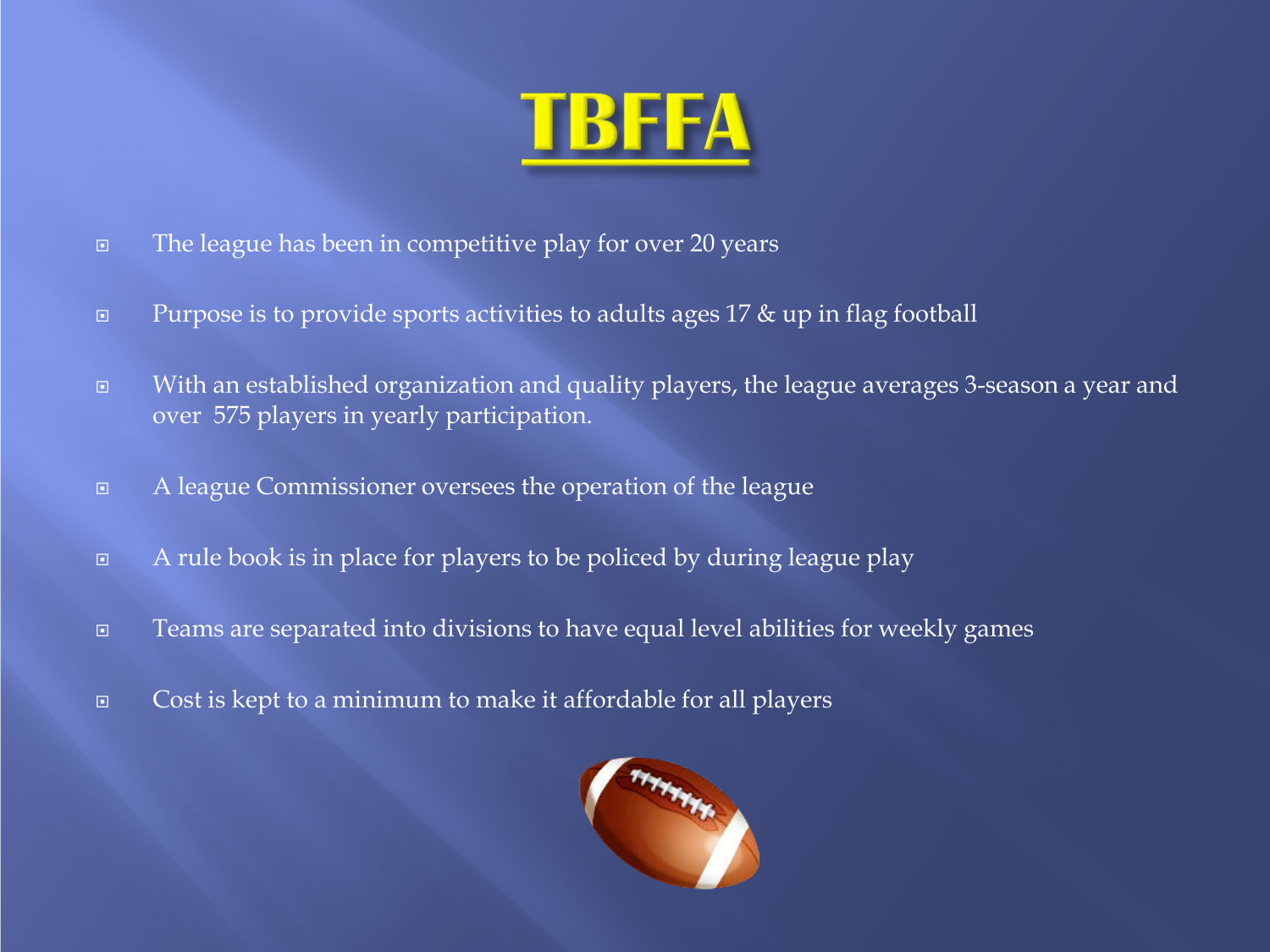### **HISTORY OF THE LEAGUE**



Terry O'Grady a big advocate for youth sports in Hillsborough County, created a league for adults in 1995. The purpose was to have equal opportunity for adults to have their childhood revived . Terry created the Tampa Bay Flag Football League (TBFFL) which permitted adults to play football but pulling flags was the manner in which you would tackle. It also gave the adults the means to play football safely and allowed players to go to work the next day. From the players to the families and onlookers to have a quality program to be a apart of weekly.

Terry later pasted the league to someone else and took it to another level. It's popularity grew as did more teams. A more complex rule book was created which gave more structure to the league. As the league grew so did the need for a big facility, so the league began to Travel from site to site. The new owners of the league interest changed so it was time to pass the league again. The new owner/commissioner of the league Larry Langston, who was a part of the league as an official back in 1999 took the chance.

Growing the league from 12-14 Teams (2) seasons a year to 20-24 teams (3) seasons a year. The league now is The Tampa Bay Flag Football Association (TBFFA) and is entering in it's  $21<sup>st</sup>$  season. Since the take over as commissioner, has had the league to play tournaments in the St. Pete Times Forum, established a Website and help raise the level of play to new heights .

The league has shown no signs of slowing down and The TBFFA still has some of the players who started in this league 20 years ago. This goes to show you that no matter the age or ability The TBFFA welcomes all and will continue to strive to provide a quality structured Environment for it's players.

Thank you Terry O'Grady for what you have given the community of Tampa and it's Past, Present and Future Family of The TBFFA!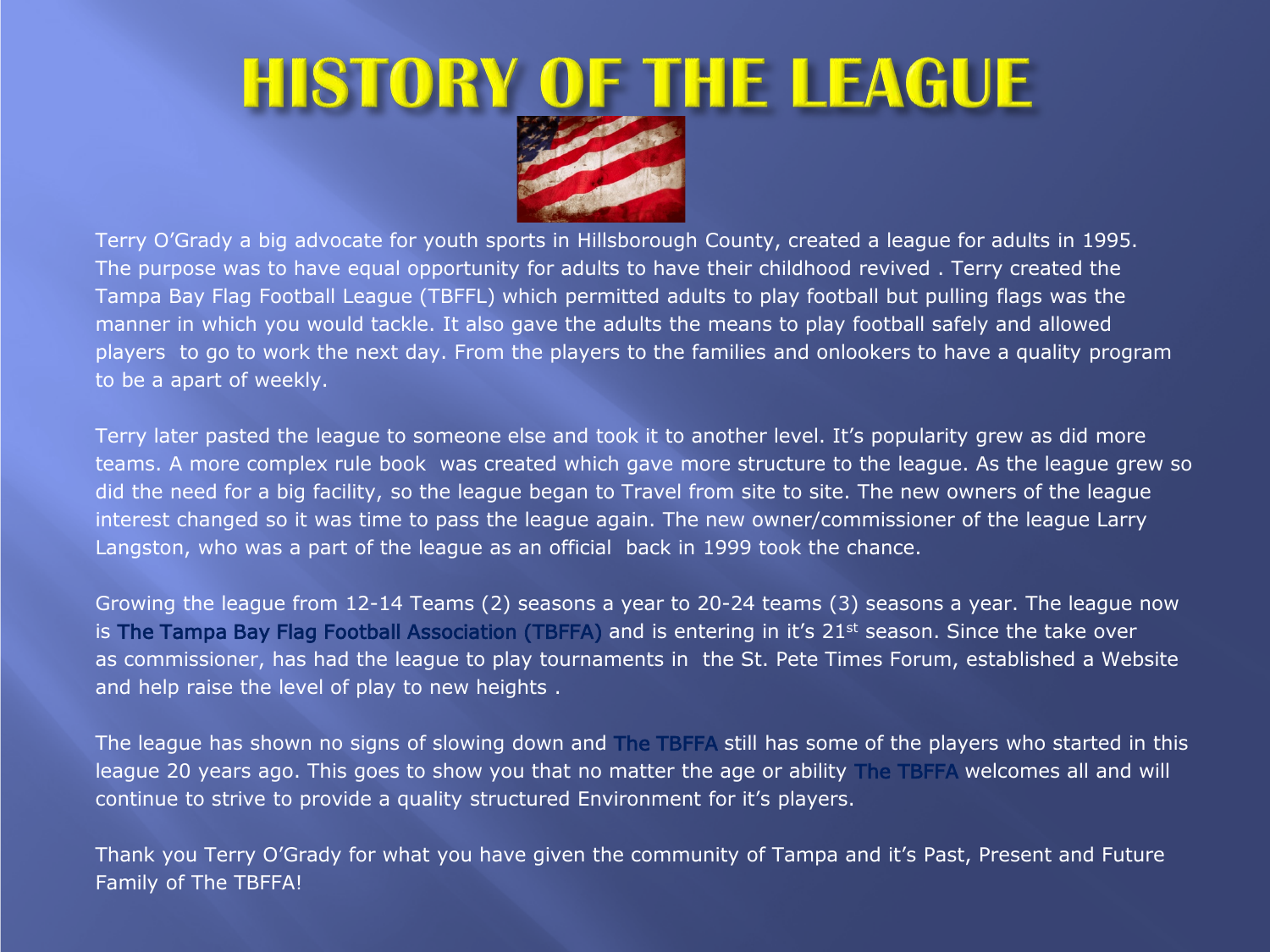### **STRUCTURE**

- □ Spring Season runs February to May
- □ Summer Season runs form June to August
- □ Fall Season runs September to December
- □ A, B, C Divisions- to balance out the level of competition
- 10 week season, followed by play-offs for teams that quality
- Awards for Winners and Runner-Ups
- **EXECUTE:** Referees for all games for quality control of games
- □ Teams are formed on their own (friends, co-workers, etc)



□ Team Names are chosen by the teams themselves and placed on shirts to be played in each week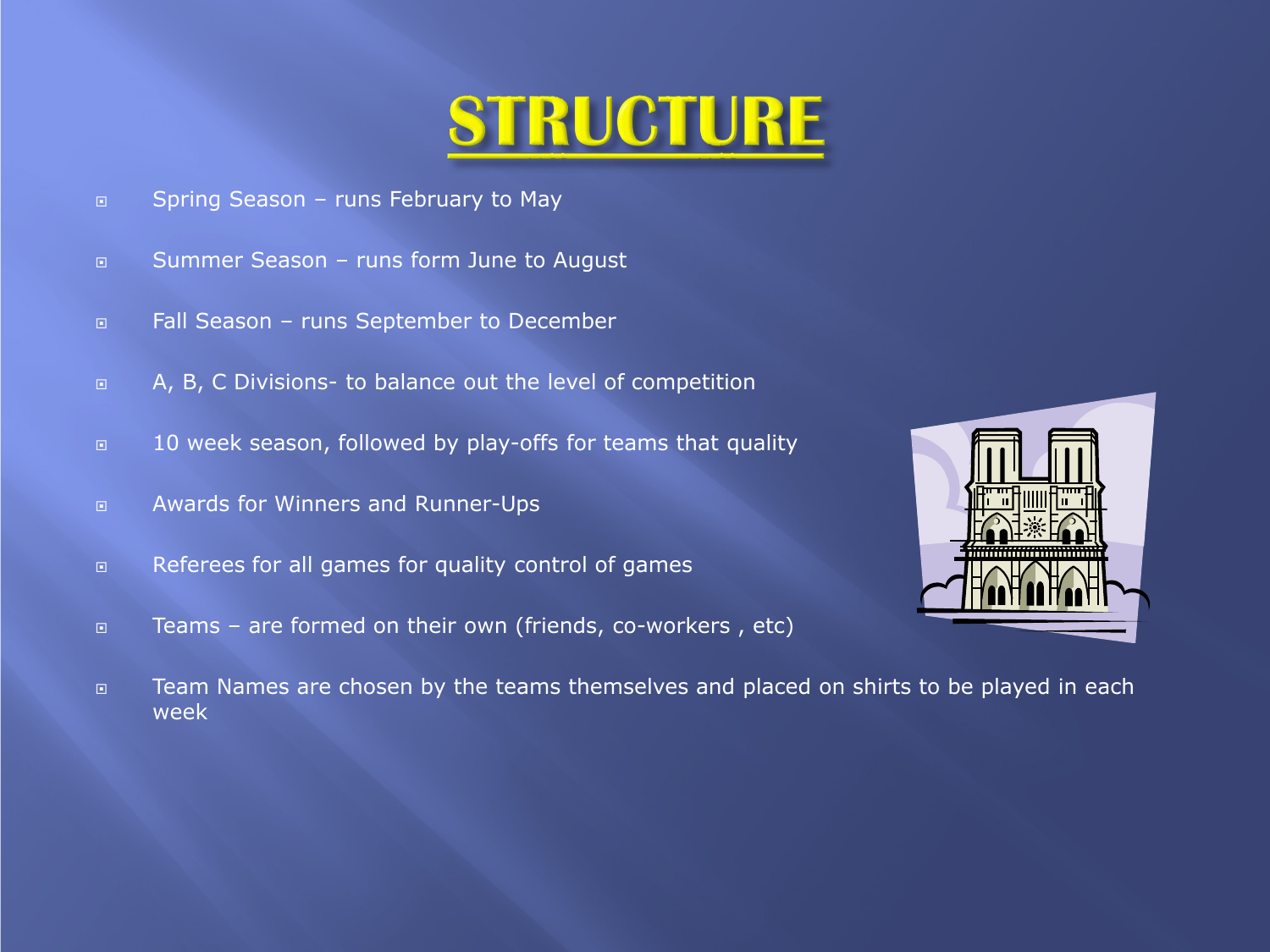

The TBFFA allows teams to be formed on their own, but if players need a team, the league will help with that as well. We have a website that host a message board that allows teams to communicate to one another for news, league questions, etc.

We currently have some players that have been in the league now for over 15 years and still continue to be a productive players. That is a credit to the structure of the league and quality that has been in place since the inception of The TBFFA!

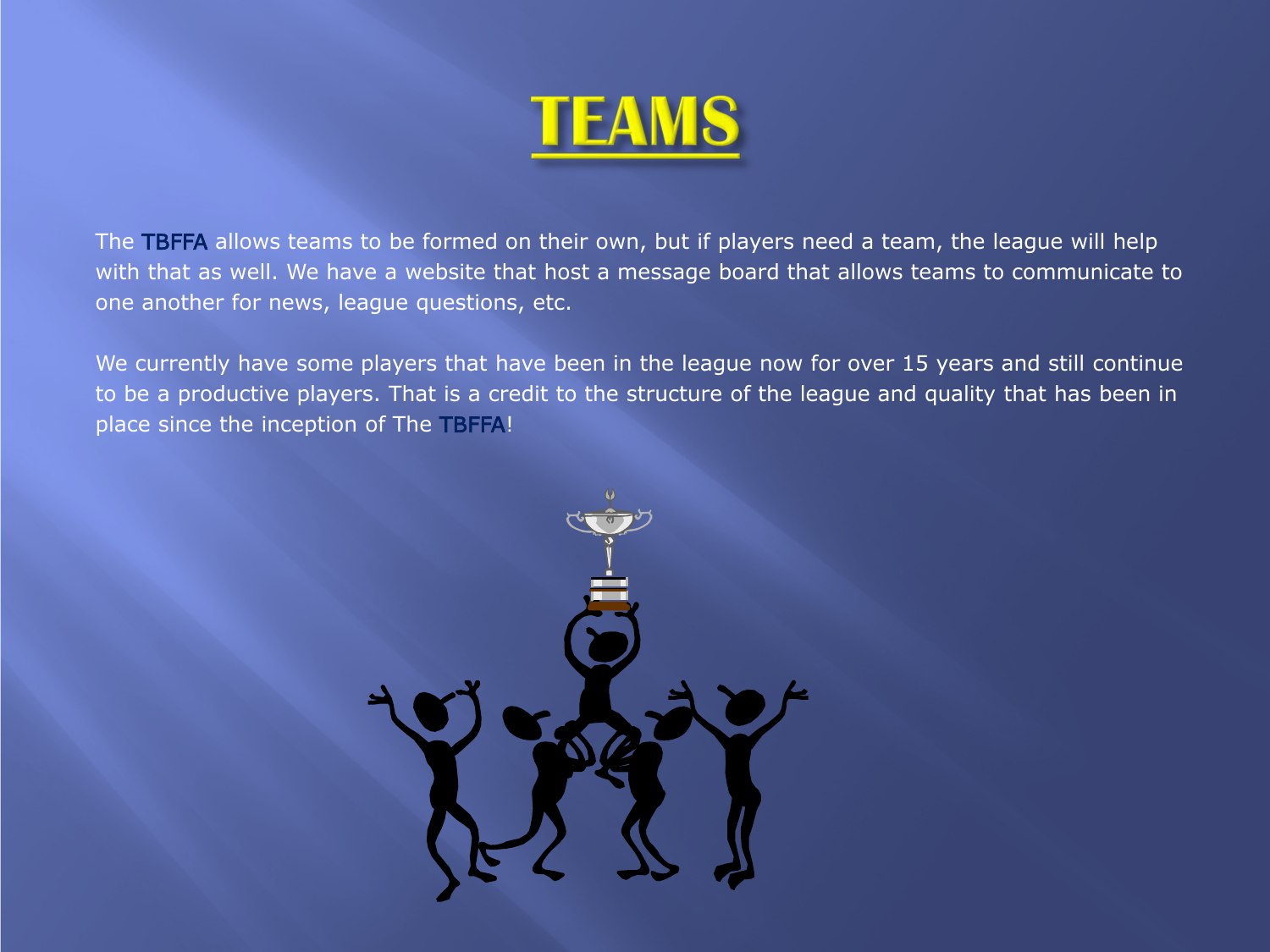

### **TBFFA RULES**

#### **Team:**

A team consists of (7) players. A team must have (6) players to start the game. If a team does not have (6) players by 5 minutes after the scheduled starting time, you can pick up one to make (1) player from another team to make your (6) but only having (4) players will result in a forfeit.

#### **Forfeit time:**

5 minutes after scheduled game time Eligibility: Please refer to eligibility roster You may play for only 1 team Violation of any of the above will result in forfeiture of the game and/or season

### **Rules:**

- Shirts and jerseys MUST be tucked in so they do not interfere with the flag
- No metal spikes, jewelry or hats
- The game will consist of two 20 minute halves (running time) with a 3 minute halftime break
- The clock will stop the last 1 minutes of each half and run like a PRO CLOCK
- Kickoffs to start the 1st & 2nd half ONLY. All play starts from the 25 yard line after score there after
- Coin toss winner picks "start on offense" or "start on defense". The other team then picks the goal they wish to defend.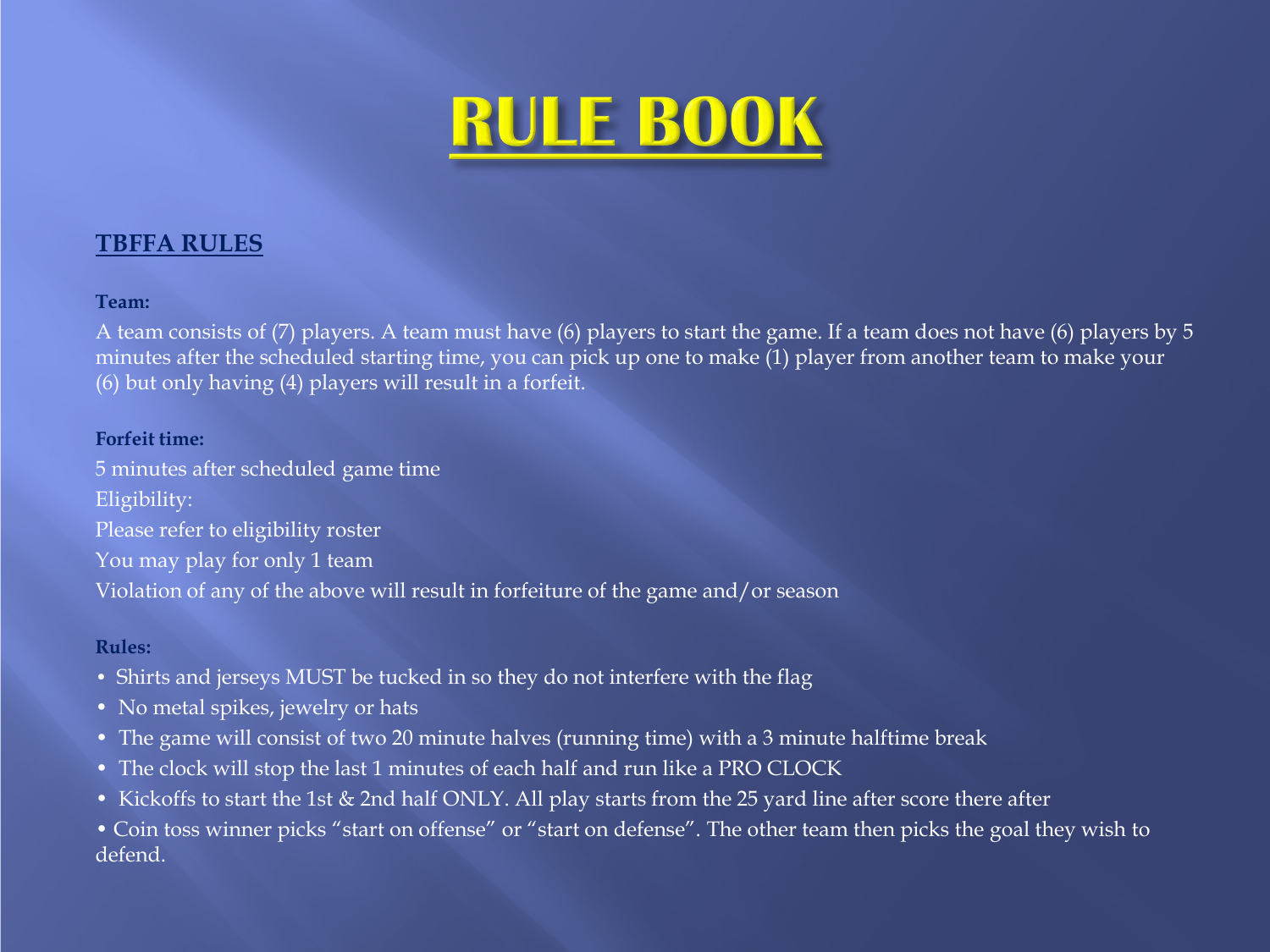## **RULE BOOK (cont.)**

### **Scoring:**

- Touchdown 6 points
- Extra point (5 yd line) 1 point
- Extra point (10 yd line) 2 points
- Extra point (20 yd line) 3 points
- Safety 2 points
- The extra point try can be run back by the defense for  $2 \& 3$  points try

### **Offense:**

- 25 seconds to put the ball in play
- No 3 or 4 point stances by either team
- The ball must be centered between legs
- At least 4 players must be on line of scrimmage
- All players are eligible for a pass
- Unlimited passes behind line of scrimmage
- One foot down in bounds = completion
- No diving or extending ball
- Punts must be announced, there are no fake punts, No offensive player may go downfield until the ball is kicked
- NO BLOCKING
- Center must delay when 1st down is shorter than 5 yards
- WR/CENTER must give right of way to rusher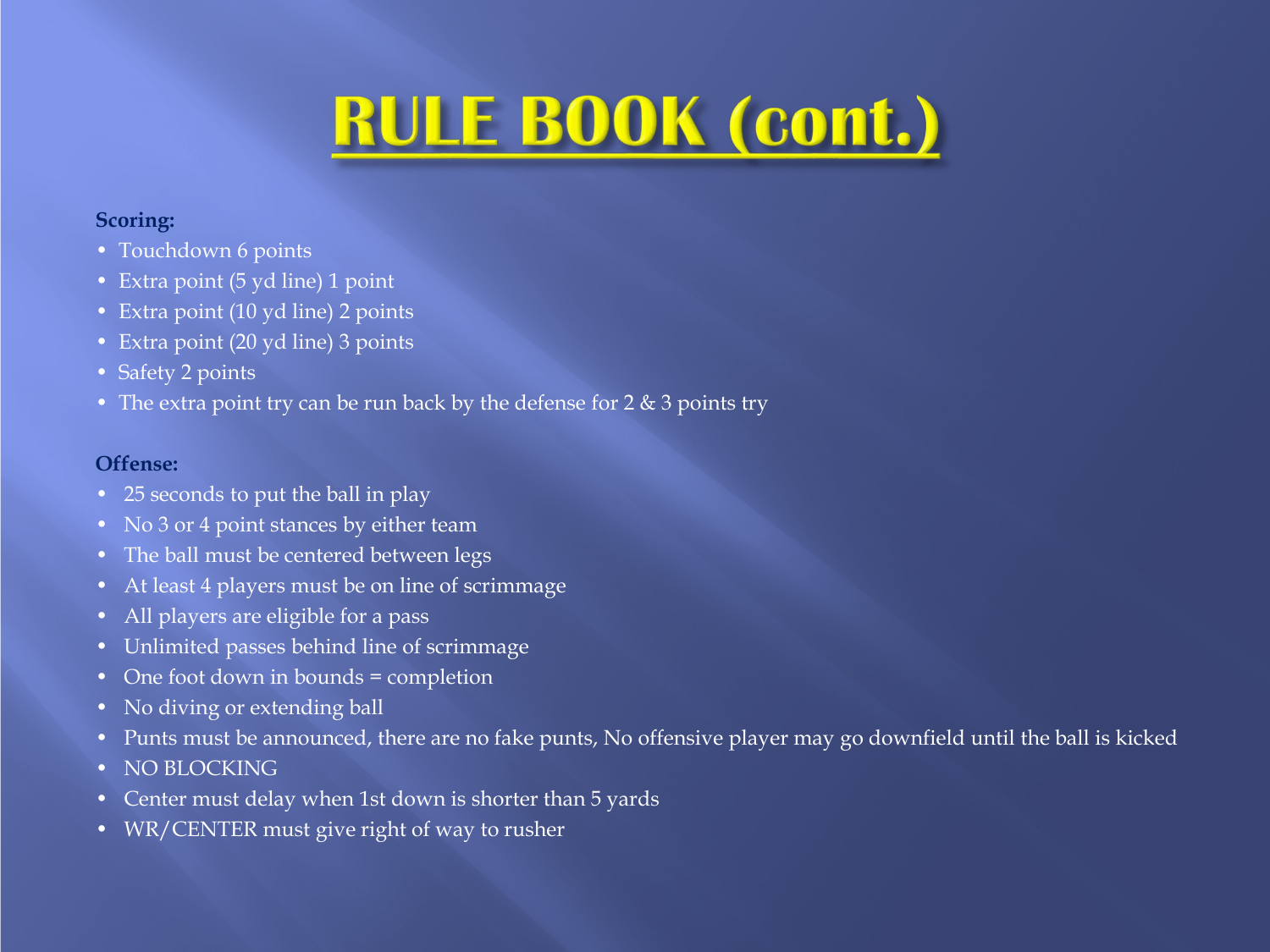# **RULE BOOK (cont.)**

### **Defense:**

- Must line up 5 yards from line of scrimmage unless 1st down is shorter than
- No bump and run allowed
- No count simulation
- RUSHER must give right of way to WR/CENTER
- No Hindering (holding of the shorts, pants, shirt/jersey)
- No pass interference

### **Penalties: 5 yard penalties**

- Delay of game
- Offsides
- False start
- Illegal participation
- Illegal forward pass (plus loss of down)

### **10 yard penalties**

- Illegal contact
- Tackling or tripping the ball carrier (even if unintentional)
- Pass interference (10 yards from LOS)
- Flag guarding or stiff arm
- Hindering